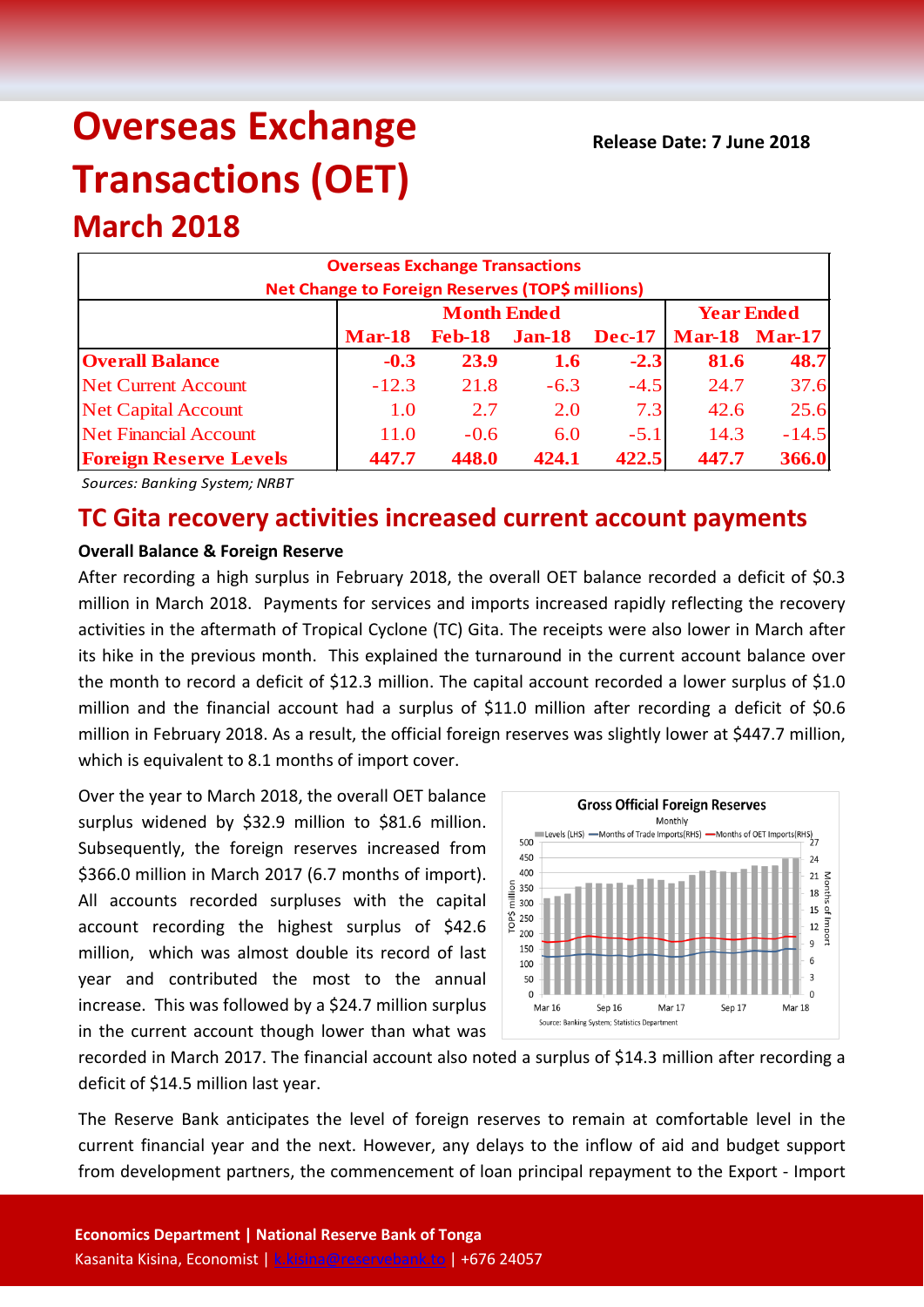(EXIM) Bank of China, combined with the pace of development in the domestic economic activities, may pose a risk to the foreign reserves outlook. Uncertainties in the world fuel and commodities prices and Tonga's vulnerability to natural disasters are also a risk.

| <b>Current Account (TOP\$ millions)</b> |                    |               |               |               |                      |          |  |  |
|-----------------------------------------|--------------------|---------------|---------------|---------------|----------------------|----------|--|--|
|                                         | <b>Month Ended</b> |               |               |               | <b>Year Ended</b>    |          |  |  |
|                                         | $Mar-18$           | <b>Feb-18</b> | <b>Jan-18</b> | <b>Dec-17</b> | <b>Mar-18 Mar-17</b> |          |  |  |
| <b>Net Current Account</b>              | $-12.3$            | 21.8          | $-6.3$        | $-4.5$        | 24.7                 | 37.6     |  |  |
| Merchandise Trade                       | $-32.4$            | $-26.2$       | $-33.2$       | $-36.2$       | $-379.0$             | $-333.5$ |  |  |
| <b>Services</b>                         | $-4.3$             | 10.8          | 6.8           | $-2.4$        | 46.8                 | 17.8     |  |  |
| Income                                  | $-0.9$             | 0.9           | $-0.2$        | 1.1           | $-18.1$              | $-1.5$   |  |  |
| <b>Transfers</b>                        | 25.4               | 36.3          | 20.3          | 32.9          | 374.9                | 354.8    |  |  |

#### **Current Account**

*Sources: Banking System; NRBT*

The current account deficit in March 2018 was due to net service payments, higher merchandise trade deficit and the deficit in the income account. The transfer account however, remained in surplus over the month. The net service payments was attributed mainly to higher payments for shipping freights and professional, management consulting and other business services while the receipts from services were lower mainly on insurances services. The deficit in the merchandise trade widened over the month due to a significant increase in import payments by private companies. This was mainly for payments of imported wholesale and retail goods and coincided with the rise in the container registration of 493 containers. Primary income deficit was attributed mainly to higher external debt service payments as March and September of every year are the scheduled months for two major loans payments. On the other hand, the transfer account recorded a surplus of \$25.4 million; which was \$10.9 million lower than the surplus of \$36.3 million last month. This was mainly driven by lower grant received by Government for technical assistance and other current expenditures, compared to grant receipt of \$24.3 million for Tropical Cyclone (TC) Gita recovery in the previous month. Both private and non-profit transfer receipts also rose over the month mainly for family support to individuals and grants to churches and schools.

In the year ended March 2018, the surplus in the current account was \$12.9 million lower at \$24.7 million. The higher net receipts from the transfer and services accounts partially offset the rise in the merchandise trade deficit and net income payments. The rise in transfer receipts reflected the continuous increase in remittances, indicating the willingness of Tongan families abroad to support the local families in events that had happened during the year. Net service receipts were due to higher net receipts from telecommunication and travel related services, supporting growth in these sectors. The higher merchandise trade deficit was attributed mainly to higher payments for imported oil and wholesale & retail goods, which coincided with the rise in container registrations by 1,112 containers indicating growth in the trade sector. Proceeds from the export of agricultural and marines declined by \$2.5 million over the year, which contributed to the lower surplus in the current account. The net income payments were mainly dividend sent abroad to non-resident shareholders.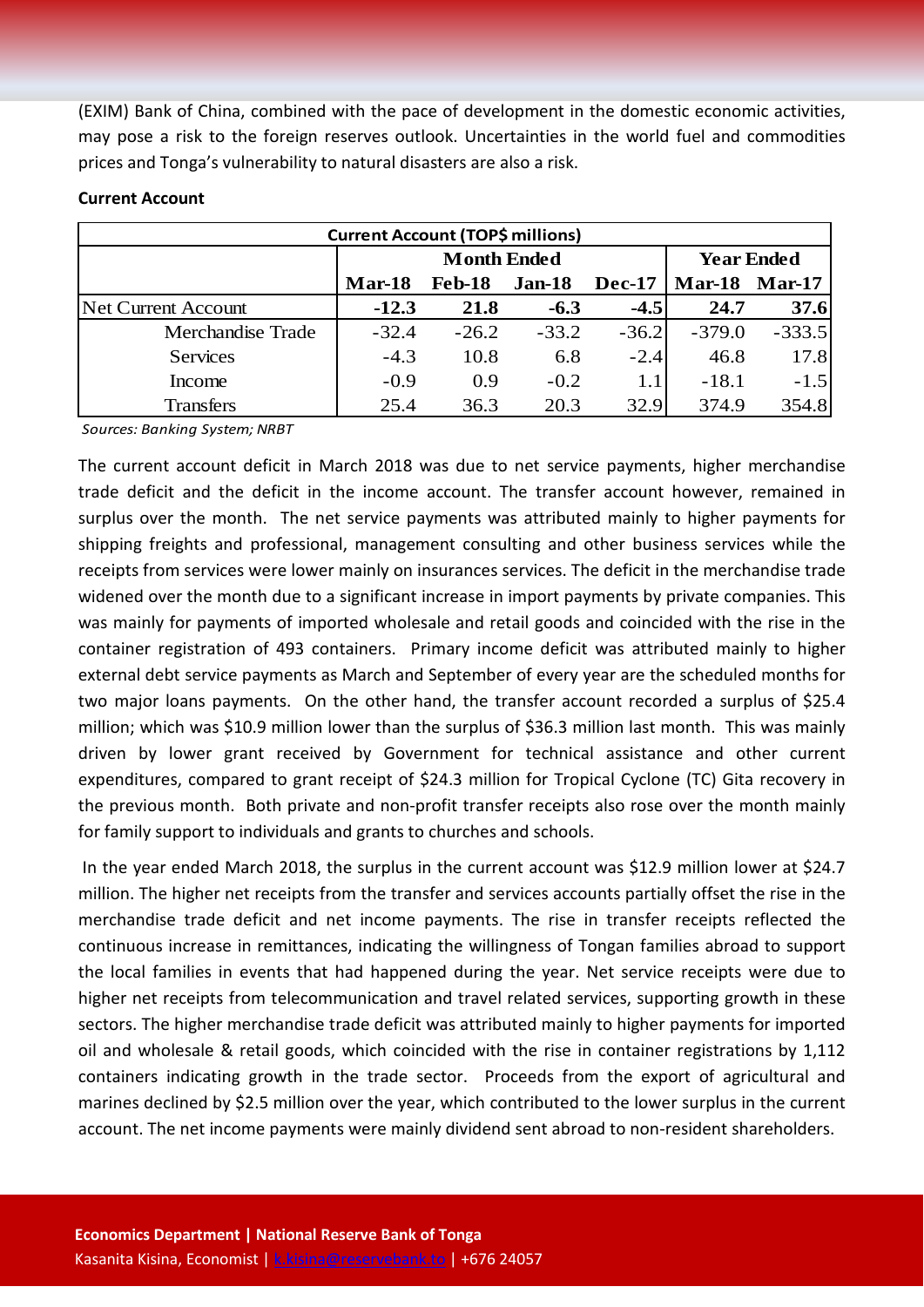#### **Capital Account**

| Capital Account (TOP\$ millions) |               |                    |                                  |                  |      |      |
|----------------------------------|---------------|--------------------|----------------------------------|------------------|------|------|
|                                  |               | <b>Month Ended</b> | <b>Year Ended</b>                |                  |      |      |
|                                  | <b>Mar-18</b> | Feb-18             | <b>Mar-18 Mar-17</b><br>$Dec-17$ |                  |      |      |
| Net Capital Account              | 1.0           | 2.7                | <b>2.0</b>                       | 7.3              | 42.6 | 25.6 |
| Official                         | 0.3           | 1.2                | $-0.2$                           | 3.0 <sub>l</sub> | 16.0 | 6.5  |
| Private                          | 0.7           | 14                 | 2.2                              | 4.3              | 26.6 | 19.1 |

*Sources: Banking System; NRBT*

The surplus in the capital account decreased by \$1.7 million to \$1.0 million as both the private and the official capital accounts recorded lower surplus. Capital payments made over the month were minimal but the receipts of grants for investment projects or capital expenditures, mainly for construction purposes by both Government and individuals & private companies, were lower compared to the previous month.

In year ended terms, the capital account surplus rose significantly due to official capital receipts for construction purposes increasing by more than double and was supported by a significant increase in private capital receipts for construction purposes. These projects included the Tonga Transport Sector Consolidation road maintenance projects, the renovation works at the airport and individuals and private companies' renovation works after TC Gita. Payments slightly increased over the year but have very minimal impact on the balances over the year.

| Financial Account (TOP\$ millions) |                    |               |               |               |                      |         |  |
|------------------------------------|--------------------|---------------|---------------|---------------|----------------------|---------|--|
|                                    | <b>Month Ended</b> |               |               |               | <b>Year Ended</b>    |         |  |
|                                    | $Mar-18$           | <b>Feb-18</b> | <b>Jan-18</b> | <b>Dec-17</b> | <b>Mar-18 Mar-17</b> |         |  |
| <b>Net Financial Account</b>       | <b>11.0</b>        | $-0.6$        | 6.0           | $-5.1$        | 14.3                 | $-14.5$ |  |
| Direct Investment                  | 0.0                | (0.0)         | $-1.0$        | 0.2           | $-11.5$              | 10.6    |  |
| Portfolio Investment               | 0.0                | 0.0           | 0.0           | 0.0           | 0.0                  | 0.0     |  |
| Other Investment                   | 11.0               | $-0.6$        | 7.0           | $-5.3$        | 25.8                 | $-25.1$ |  |

#### **Financial Account**

*Sources: Banking System; NRBT*

The financial account recorded a surplus of \$11.0 million for the month of March 2018, after recording a deficit of \$0.6 million last month, due to higher interbank transfer receipts. Similarly over the year, the financial account balance recorded a surplus of \$14.3 million compared to a deficit of \$14.5 million in March 2017, due mainly to higher interbank transfer receipts.